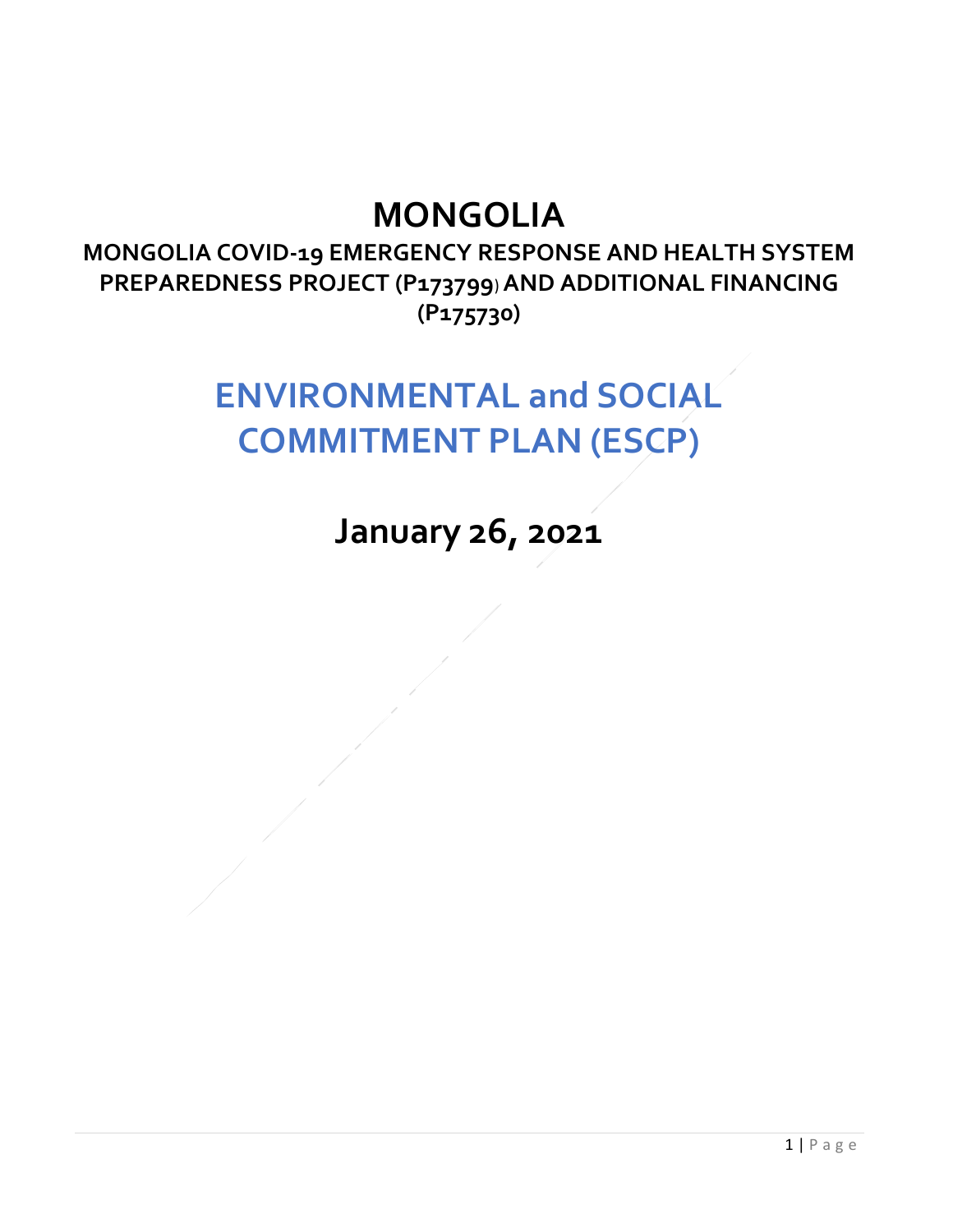## **ENVIRONMENTAL AND SOCIAL COMMITMENT PLAN**

- 1. Mongolia (hereinafter the Recipient) shall implement the COVID-19 Emergency Response and Health System Preparedness Project (P173799) including the activities to be supported under the Additional Financing (P175730) Project (the **Project**), with the involvement of the Ministry of Health. International Bank for Reconstruction and Development and the International Development Association (collectively, hereinafter the Bank) has agreed to provide financing for the Project.
- 2. The Recipient shall carry out the Project in accordance with the Environmental and Social Standards (**ESSs**). To this end, this Environmental and Social Commitment Plan (**ESCP**) sets out material measures and actions to be carried out or caused to be carried out by the Recipient, including the timeframes of the actions and measures, institutional, staffing, training, monitoring and reporting arrangements, grievance management and the environmental and social assessments and instruments to be prepared or updated, disclosed, consulted, adopted and implemented under the ESCP and the ESSs, all in a manner acceptable to the Bank.
- 3. Implementation of the material measures and actions set out in this ESCP shall be monitored and reported to the Bank by the Recipient as required by the ESCP and the provisions of the Loan Agreement and Financing Agreement.
- 4. As agreed by the Bank and the Recipient, this ESCP may be revised from time to time during Project implementation, to reflect adaptive management of Project changes and unforeseen circumstances or in response to assessment of Project performance conducted under the ESCP itself. In such circumstances, the Recipient shall update the ESCP to reflect the agreed-upon changes. Agreement on changes to the ESCP shall be documented through an exchange of letters signed between the Bank and the Recipient. The Recipient shall promptly disclose the updated ESCP.
- 5. Where Project changes, unforeseen circumstances, or Project performance result in changes to the risks and impacts during Project implementation, the Recipient shall provide additional funds, if needed, to implement actions and measures to address such risks and impacts.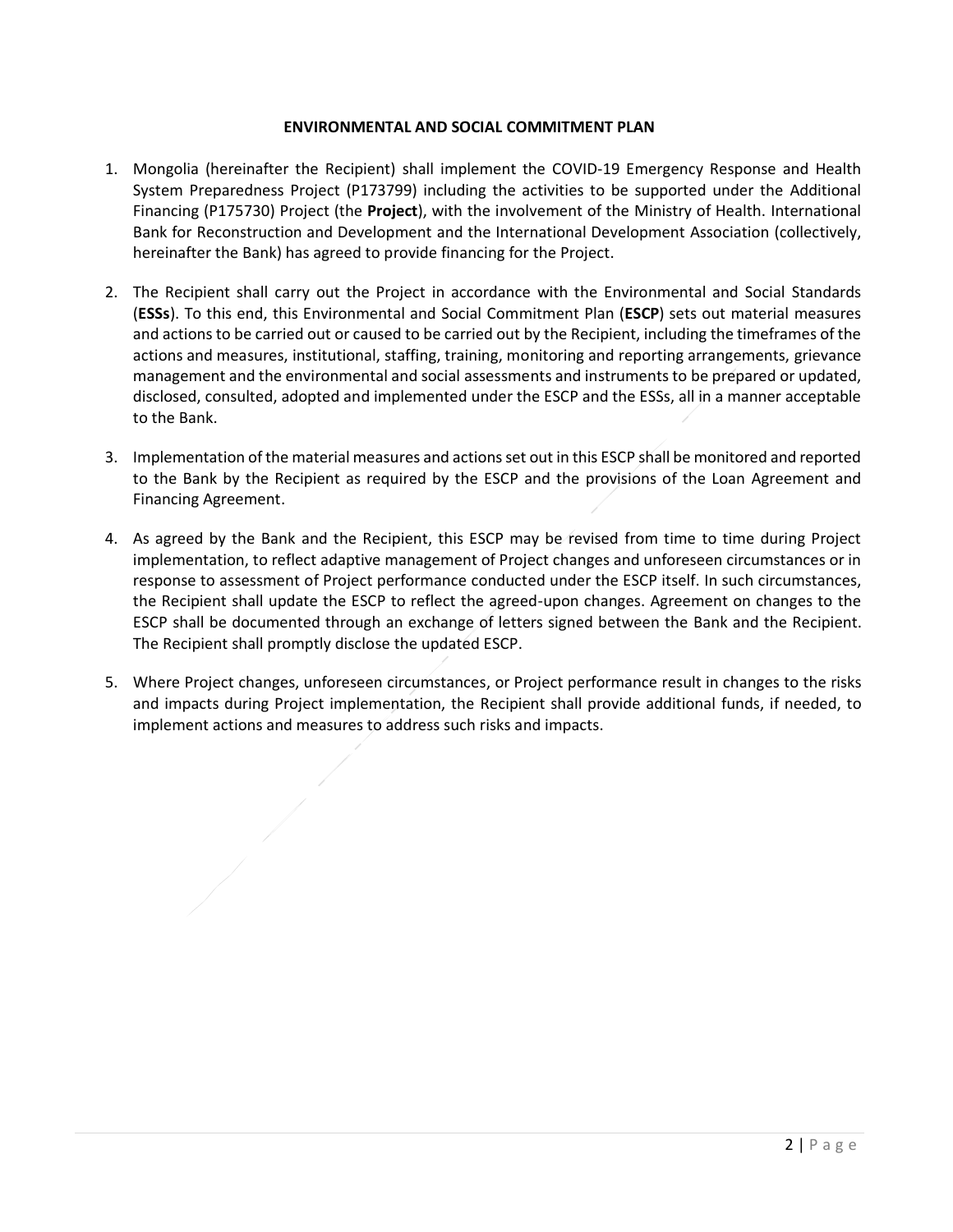| <b>MATERIAL MEASURES AND ACTIONS</b> |                                                                                                                                                                                                                                                                                                                                                                                                                                                                                                                                                                                                                                                                                                                         | <b>TIMEFRAME</b>                                                                                                                                                                                                                                                                                                                                         | <b>RESPONSIBLE ENTITY/AUTHORITY</b> |  |
|--------------------------------------|-------------------------------------------------------------------------------------------------------------------------------------------------------------------------------------------------------------------------------------------------------------------------------------------------------------------------------------------------------------------------------------------------------------------------------------------------------------------------------------------------------------------------------------------------------------------------------------------------------------------------------------------------------------------------------------------------------------------------|----------------------------------------------------------------------------------------------------------------------------------------------------------------------------------------------------------------------------------------------------------------------------------------------------------------------------------------------------------|-------------------------------------|--|
|                                      | <b>MONITORING AND REPORTING</b>                                                                                                                                                                                                                                                                                                                                                                                                                                                                                                                                                                                                                                                                                         |                                                                                                                                                                                                                                                                                                                                                          |                                     |  |
| A                                    | REGULAR REPORTING: Prepare and submit to the Bank regular monitoring reports<br>on the environmental, social, health and safety (ESHS) performance of the Project,<br>including but not limited to, stakeholder engagement activities and grievances log.                                                                                                                                                                                                                                                                                                                                                                                                                                                               | throughout<br>Quarterly<br>Project<br>implementation                                                                                                                                                                                                                                                                                                     | PIU at the Ministry of Health       |  |
| B                                    | <b>INCIDENTS AND ACCIDENTS: Promptly notify the Bank of any incident or accident</b><br>related to the Project which has, or is likely to have, a significant adverse effect on<br>the environment, the affected communities, the public or workers including, inter<br>alia, any COVID outbreak in the Project area. Provide sufficient detail regarding the<br>incident or accident, indicating immediate measures taken or that are planned to<br>be taken to address it, and any information provided by any contractor and<br>supervising entity, as appropriate. Subsequently, as per the Bank's request, prepare<br>a report on the incident or accident and propose any measures to prevent its<br>recurrence.  | Minor incidents will be reflected in the<br>six-monthly reports to the Bank, major<br>issues will be flagged to the Bank<br>immediately.<br>A report would be provided to the Bank,<br>as requested.                                                                                                                                                     | PIU at the Ministry of Health       |  |
|                                      | <b>ESS 1: ASSESSMENT AND MANAGEMENT OF ENVIRONMENTAL AND SOCIAL RISKS AND IMPACTS</b>                                                                                                                                                                                                                                                                                                                                                                                                                                                                                                                                                                                                                                   |                                                                                                                                                                                                                                                                                                                                                          |                                     |  |
| 1.1                                  | ORGANIZATIONAL STRUCTURE: The Ministry of Health shall establish and maintain<br>a Project Implementation Unit with qualified staff and resources to support<br>management of ESHS risks and impacts of the Project including (i) a community<br>engagement specialist experienced in working with poor, vulnerable and remotely<br>located communities; (ii) facility health and safety specialist; (iii) environmental<br>health specialist; iv) Vaccination Specialist; and v) Monitoring and Evaluation<br>Specialist.<br>The PIU will also contract UNICEF and WHO to support Project activities. The PIU<br>shall ensure that these organizations follow the Project's ESMF and comply with<br>all relevant ESSs. | Key staff to be appointed prior to<br>commencement of Project activities and<br>maintained<br>throughout<br>Project<br>implementation<br>1. Community engagement specialist<br>2.<br>Facility health and safety specialist<br>Environmental health specialist<br>3.<br><b>Vaccination Specialist</b><br>4.<br>Monitoring and Evaluation Specialist<br>5. | PIU at the Ministry of Health       |  |
|                                      |                                                                                                                                                                                                                                                                                                                                                                                                                                                                                                                                                                                                                                                                                                                         |                                                                                                                                                                                                                                                                                                                                                          |                                     |  |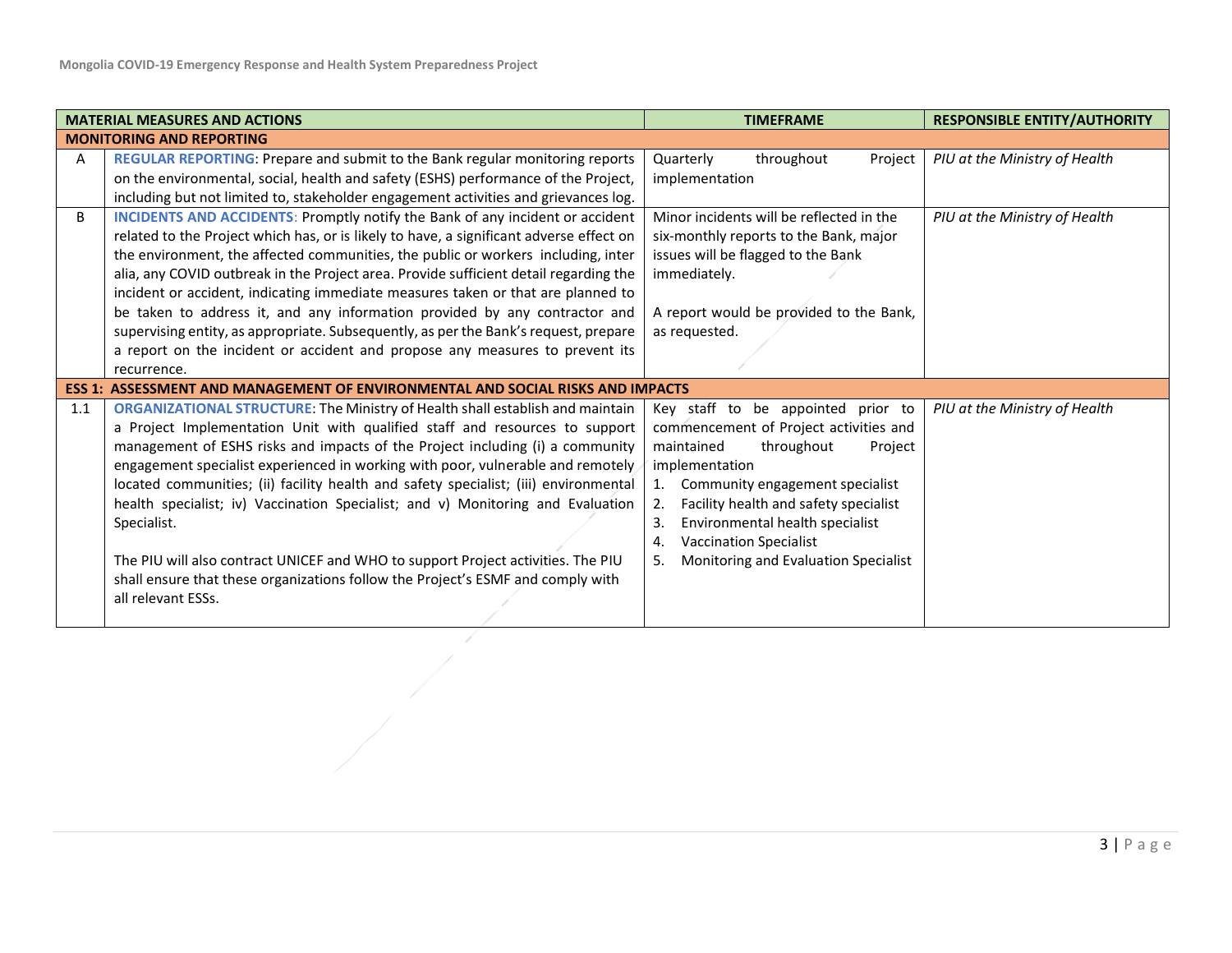|     | <b>MATERIAL MEASURES AND ACTIONS</b>                                                                                                                                                                                                                                                                                                                                                                                                                                                                                                                                                                                                                                                                                                                                                                                                                                                                |                      | <b>TIMEFRAME</b>                                                                                                                                                                                                                                                                                                                                                                                                        | <b>RESPONSIBLE ENTITY/AUTHORITY</b> |
|-----|-----------------------------------------------------------------------------------------------------------------------------------------------------------------------------------------------------------------------------------------------------------------------------------------------------------------------------------------------------------------------------------------------------------------------------------------------------------------------------------------------------------------------------------------------------------------------------------------------------------------------------------------------------------------------------------------------------------------------------------------------------------------------------------------------------------------------------------------------------------------------------------------------------|----------------------|-------------------------------------------------------------------------------------------------------------------------------------------------------------------------------------------------------------------------------------------------------------------------------------------------------------------------------------------------------------------------------------------------------------------------|-------------------------------------|
| 1.2 | ENVIRONMENTAL AND SOCIAL ASSESSMENT/MANAGEMENT PLANS AND                                                                                                                                                                                                                                                                                                                                                                                                                                                                                                                                                                                                                                                                                                                                                                                                                                            |                      |                                                                                                                                                                                                                                                                                                                                                                                                                         | PIU at the Ministry of Health       |
|     | <b>INSTRUMENTS/ CONTRACTORS</b>                                                                                                                                                                                                                                                                                                                                                                                                                                                                                                                                                                                                                                                                                                                                                                                                                                                                     |                      |                                                                                                                                                                                                                                                                                                                                                                                                                         |                                     |
|     | a. Assess the environmental and social risks and impacts of proposed Project   a.<br>activities, in accordance with an Environmental & Social Management<br>Framework (ESMF) to be prepared, disclosed, consulted and adopted by the<br>Recipient for the Project, the ESSs, the Environmental, Health and Safety<br>Guidelines (EHSGs), and other relevant Good International Industry Practice                                                                                                                                                                                                                                                                                                                                                                                                                                                                                                    |                      | ESMF shall be prepared, disclosed,<br>consulted and adopted before the<br>Effective Date. Assessment shall be<br>conducted before the carrying out of<br>the relevant Project activities.                                                                                                                                                                                                                               |                                     |
|     | (GIIP), including relevant WHO guidelines.<br>b. Prepare, disclose, consult, adopt and implement any environmental and social $\vert$ b.<br>management plans (e.g. health-care waste management plans), instruments or<br>other measures required for the respective Project activities based on the<br>assessment process, in accordance with the ESSs, the ESMF, the EHSGs, and<br>other relevant Good International Industry Practice (GIIP), including relevant<br>WHO guidelines to, inter alia, ensure access to and allocation of Project<br>benefits in a fair, equitable and inclusive manner, taking into account the needs<br>of individuals or groups who, because of their particular circumstances, may be<br>disadvantaged or vulnerable, including, as relevant, with regards to vaccines.<br>Incorporate the relevant aspects of this ESCP, including, inter alia, the ESMF,<br>c. |                      | Plans/instruments shall be prepared,<br>disclosed, consulted and adapted<br>before the carrying out of the<br>relevant Project activities, and<br>thereafter implemented throughout<br>the carrying out of such activities.                                                                                                                                                                                             |                                     |
|     | any environmental and social management plans or other instruments, ESS2<br>requirements, and any other required ESHS measures, into the ESHS<br>specifications of the procurement documents and contracts with contractors<br>and supervising firms. Thereafter ensure that the contractors and supervising<br>firms comply with the ESHS specifications of their respective contracts.<br>d. Adopt procedures, protocols and/or other measures to ensure Project<br>beneficiaries that receive vaccines under the Project do so under a program<br>that does not include forced vaccination and is acceptable to the Bank, as set<br>out in the ESMF.                                                                                                                                                                                                                                             | $\mathsf{C}$ .<br>d. | The relevant ESHS measures shall be<br>incorporated into the procurement<br>documents before launching the<br>procurement process for the relevant<br>Project activities and shall thereafter<br>be complied with throughout the<br>carrying out of such activities.<br>Before the carrying out of the<br>relevant Project activities, and<br>thereafter implemented throughout<br>the carrying out of such activities. |                                     |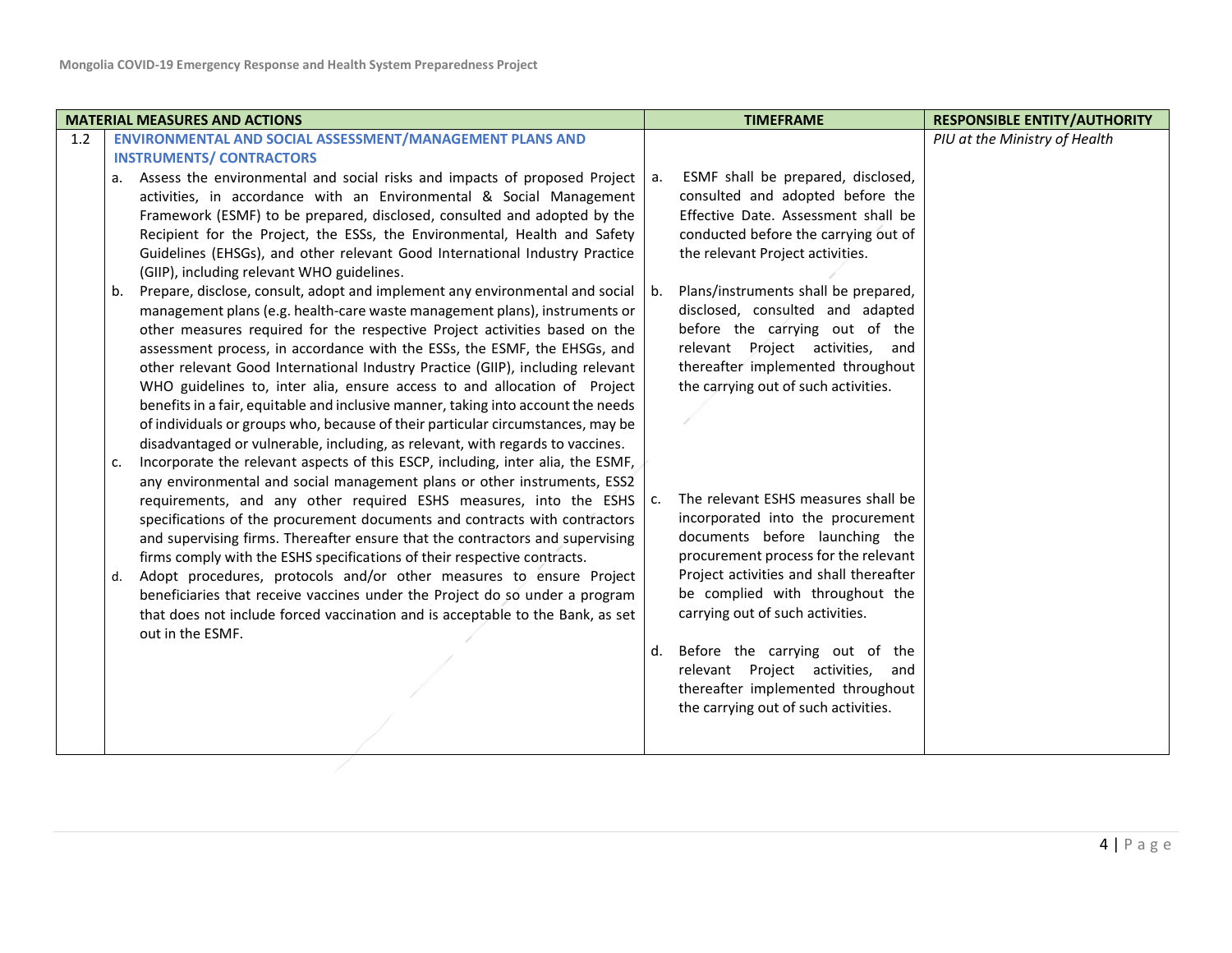| <b>MATERIAL MEASURES AND ACTIONS</b> |                                                                                                                                                     | <b>TIMEFRAME</b>                                            | <b>RESPONSIBLE ENTITY/AUTHORITY</b> |
|--------------------------------------|-----------------------------------------------------------------------------------------------------------------------------------------------------|-------------------------------------------------------------|-------------------------------------|
| 1.3                                  | EXCLUSIONS: Exclude activities that may cause long term, permanent and/or                                                                           | the<br>During<br>assessment<br>process                      | PIU at the Ministry of Health       |
|                                      | irreversible (e.g. loss of major natural habitat) adverse impacts; have high                                                                        | conducted under action 1.2.a above                          |                                     |
|                                      | probability of causing serious adverse effects to human health and/or the                                                                           |                                                             |                                     |
|                                      | environment other than during treatment of COVID-19 cases and all the other                                                                         |                                                             |                                     |
|                                      | excluded activities set out in the ESMF of the Project.                                                                                             |                                                             |                                     |
| 1.4.                                 | <b>CONTINGENT EMERGENCY RESPONSE FINANCING</b>                                                                                                      | a) The adoption of the Emergency                            | PIU at the Ministry of Health       |
|                                      | a. Ensure that the Emergency Response Manual and ESMF include a description                                                                         | Response Manual and relevant E&S                            |                                     |
|                                      | of the ESHS assessment and management arrangements for the                                                                                          | instruments is a withdrawal condition in                    |                                     |
|                                      | implementation of the Contingent Emergency Response Component of the                                                                                | the Loan Agreement and Financing                            |                                     |
|                                      | Project, in accordance with the ESSs.                                                                                                               | Agreement for the Project.                                  |                                     |
|                                      |                                                                                                                                                     |                                                             |                                     |
|                                      | Prepare, disclose, consult and adopt any environmental and social (E&S)<br>b.                                                                       | b) The E&S management plans or                              |                                     |
|                                      | management plans or instruments which may be required for activities under                                                                          | instruments shall be prepared, disclosed,                   |                                     |
|                                      | the Contingent Emergency Response Component, in accordance with the                                                                                 | consulted, and thereafter adopted before                    |                                     |
|                                      | Emergency Response Manual, the ESMF and the ESSs, and thereafter                                                                                    | the carrying out of the relevant Project                    |                                     |
|                                      | implement the measures and actions required under said E&S management                                                                               | activities<br>under<br>the<br>Contingent                    |                                     |
|                                      | plans or instruments, within the timeframes specified in said E&S management                                                                        | Emergency Response Component. The                           |                                     |
|                                      | plans or instruments.                                                                                                                               | E&S management plans or instruments                         |                                     |
|                                      |                                                                                                                                                     | shall be implemented in accordance with                     |                                     |
|                                      |                                                                                                                                                     | their<br>throughout<br>terms,<br>Project<br>implementation. |                                     |
|                                      | <b>ESS 2: LABOR AND WORKING CONDITIONS</b>                                                                                                          |                                                             |                                     |
|                                      |                                                                                                                                                     |                                                             |                                     |
| 2.1                                  | LABOR MANAGEMENT: The Project shall be carried out in accordance with the                                                                           | Throughout Project implementation.                          | PIU at the Ministry of Health       |
|                                      | applicable requirements of ESS2, in a manner acceptable to the Bank, setting out                                                                    |                                                             |                                     |
|                                      | grievance mechanisms and incorporating labor requirements. These requirements                                                                       |                                                             |                                     |
|                                      | are outlined in the ESMF and Labor Management Procedures (LMP).<br>OCCUPATIONAL HEALTH AND SAFETY: The Recipient shall implement adequate           |                                                             |                                     |
| 2.2                                  | occupational health and safety measures (including emergency preparedness and                                                                       | Throughout Project implementation.                          | PIU at the Ministry of Health       |
|                                      |                                                                                                                                                     |                                                             |                                     |
|                                      | response measures) in line with the ESMF, LMP, Infection Prevention & Waste<br>Management Plan (IPC&WMP) and WHO guidelines on COVID-19 in a manner |                                                             |                                     |
|                                      | acceptable to the Bank.                                                                                                                             |                                                             |                                     |
| 2.3                                  | <b>WORKERS CODE OF CONDUCT:</b> The Recipient shall ensure that all health workers                                                                  | Throughout Project implementation                           | PIU at the Ministry of Health       |
|                                      |                                                                                                                                                     |                                                             |                                     |
|                                      | adhere to the WHO Code of Ethics and Professional conduct.                                                                                          |                                                             |                                     |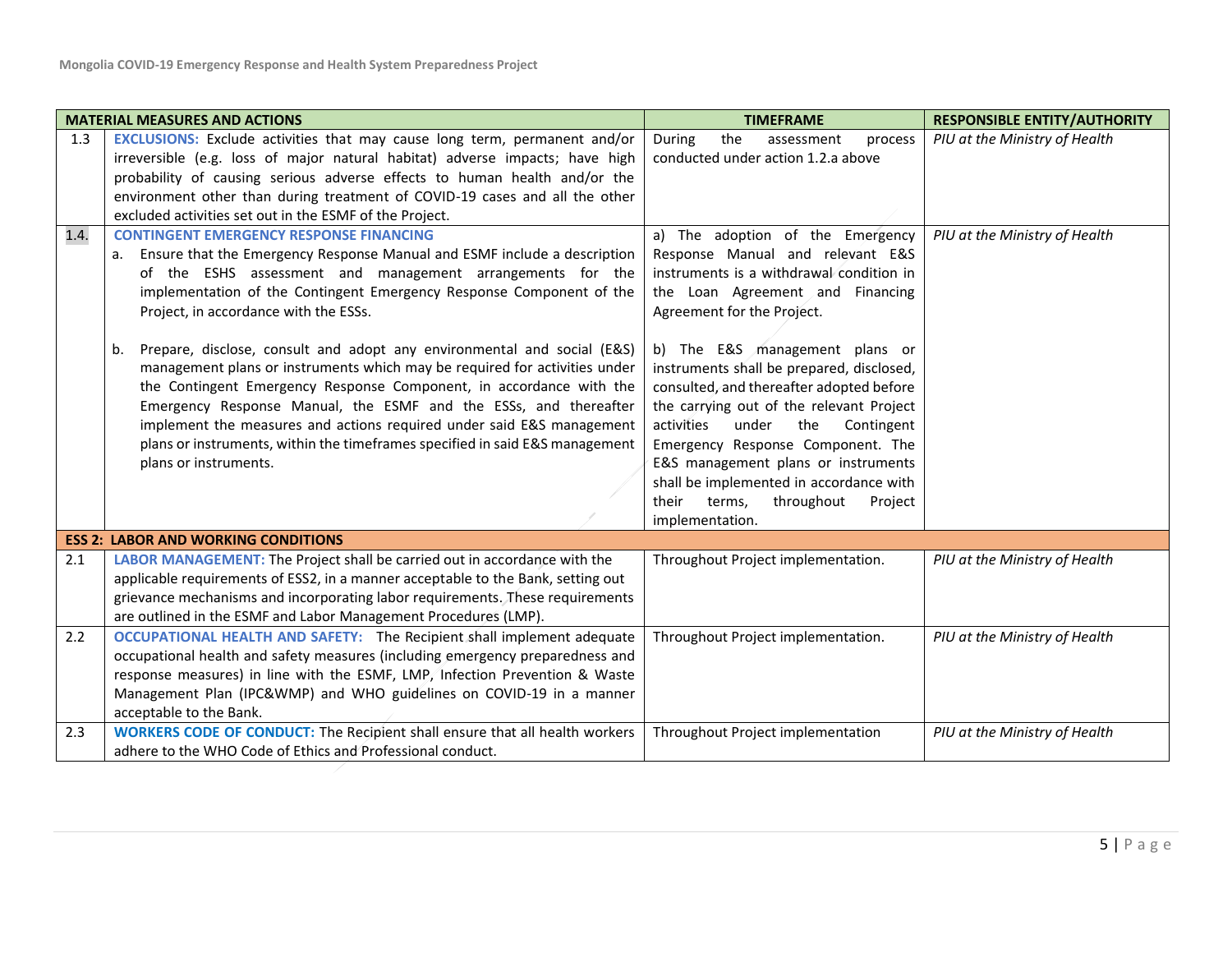|     | <b>MATERIAL MEASURES AND ACTIONS</b>                                                | <b>TIMEFRAME</b>                         | <b>RESPONSIBLE ENTITY/AUTHORITY</b> |
|-----|-------------------------------------------------------------------------------------|------------------------------------------|-------------------------------------|
| 2.4 | <b>GRIEVANCE MECHANISM FOR PROJECT WORKERS</b>                                      | Throughout Project implementation        | PIU at the Ministry of Health       |
|     | Establish, maintain, and operate a grievance redress mechanism for Project          |                                          |                                     |
|     | workers, as described in the Labor Management Procedures and consistent with        |                                          |                                     |
|     | ESS2, with focal points to address these grievances established within MOH.         |                                          |                                     |
| 2.5 | <b>CHILD LABOR AND MINIMUM AGE</b>                                                  | Throughout Project implementation        | PIU at the Ministry of Health       |
|     | The Recipient will prohibit child labor (any person under the age of 18) due to the |                                          |                                     |
|     | hazardous work situation.                                                           |                                          |                                     |
|     | <b>ESS 3: RESOURCE EFFICIENCY AND POLLUTION PREVENTION AND MANAGEMENT</b>           |                                          |                                     |
| 3.1 | Relevant aspects of this standard shall be considered, as needed, under action 1.2  | Throughout Project implementation        | PIU at the Ministry of Health       |
|     | above, including, inter alia, measures to: carry out the purchase, storage,         |                                          |                                     |
|     | transportation and handling of vaccines (including, ultra-cold chain management)    |                                          |                                     |
|     | in a safe manner and in accordance with the EHSGs, and other relevant GIIP          |                                          |                                     |
|     | including relevant WHO guidelines; and adequately manage and dispose of health      |                                          |                                     |
|     | care wastes (including, vaccines) and other types of hazardous and non-hazardous    |                                          |                                     |
|     | wastes.                                                                             |                                          |                                     |
|     | <b>ESS 4: COMMUNITY HEALTH AND SAFETY</b>                                           |                                          |                                     |
| 4.1 | COMMUNITY HEALTH AND SAFETY: Relevant aspects of this standard shall be             | Throughout Project implementation        | PIU at the Ministry of Health       |
|     | considered, as needed, under action 1.2 above including, inter alia, measures to:   |                                          |                                     |
|     | minimize the potential for community exposure to communicable diseases;             |                                          |                                     |
|     | establish and implement appropriate quality management systems to manage the        |                                          |                                     |
|     | risks and the impacts that services provided and activities carried out under the   |                                          |                                     |
|     | Project may have on community health and safety; manage the risks of the use of     |                                          |                                     |
|     | security personnel; and prevent and respond to sexual exploitation and abuse, and   |                                          |                                     |
|     | sexual harassment.                                                                  |                                          |                                     |
| 4.2 | LIFE AND FIRE SAFETY RISK: Relevant aspects of this standard shall be considered,   | The life and fire safety risk mitigation | PIU at the Ministry of Health       |
|     | as needed, under action 1.2 above regarding measure to prevent or mitigate life     | procedures shall be prepared as part of  |                                     |
|     | and fire safety risks from the supply of oxygen delivery systems. These will be     | the ESMF by the Effective Date.          |                                     |
|     | included in the ESMF and subsequent specific E&S assessments. In addition, health   |                                          |                                     |
|     | care facilities that receive funding for the procurement of oxygen delivery system  | Emergency response procedures for        |                                     |
|     | shall review their life and fire safety systems, update their emergency response    | participating health facilities shall be |                                     |
|     | procedures and ensure these are communicated to staff, and undertake regular        | updated before oxygen delivery systems   |                                     |
|     | drills.                                                                             | are installed.                           |                                     |
|     |                                                                                     |                                          |                                     |
|     |                                                                                     |                                          |                                     |
|     |                                                                                     |                                          |                                     |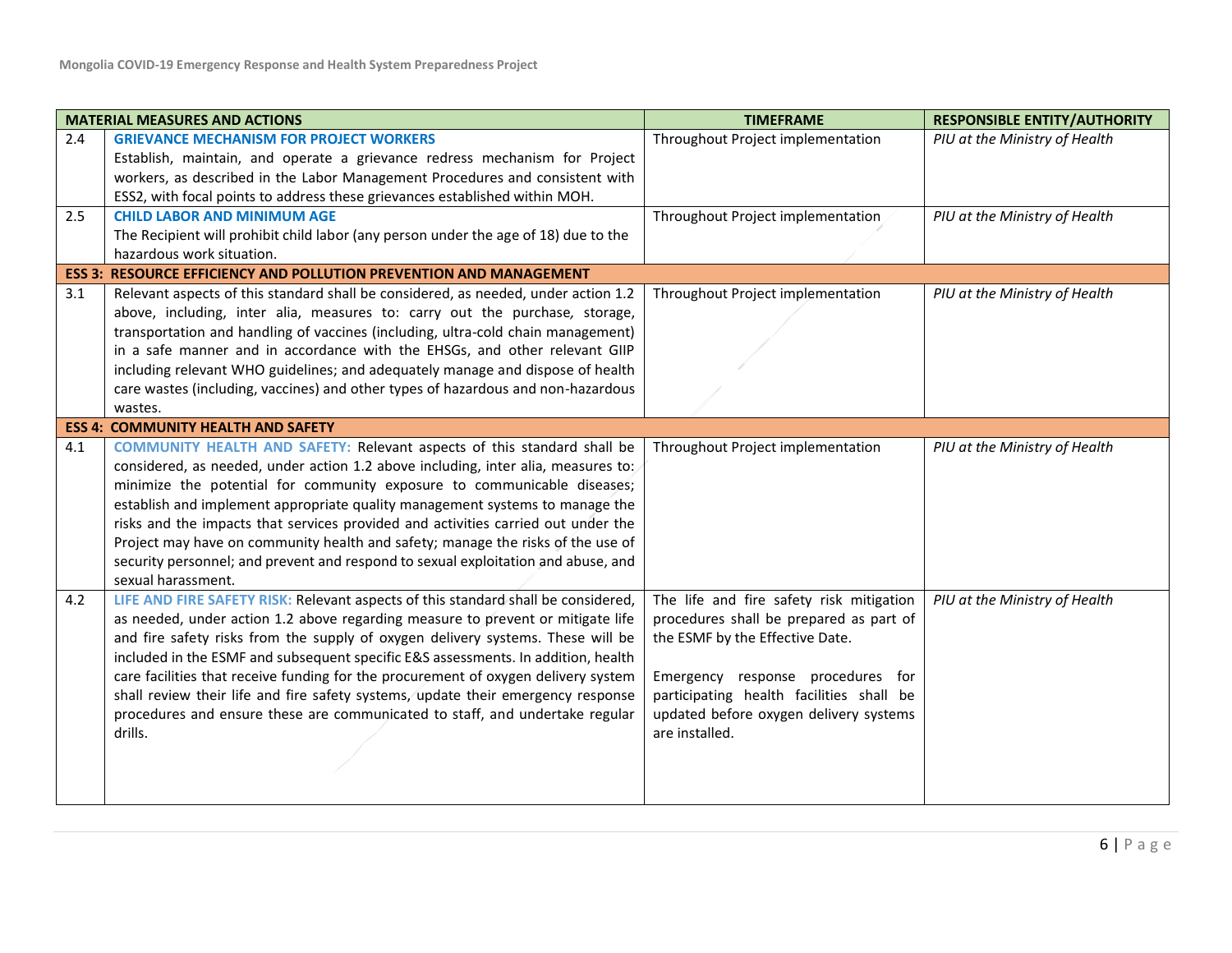|     | <b>MATERIAL MEASURES AND ACTIONS</b>                                                                 | <b>TIMEFRAME</b>                  | <b>RESPONSIBLE ENTITY/AUTHORITY</b> |  |
|-----|------------------------------------------------------------------------------------------------------|-----------------------------------|-------------------------------------|--|
| 4.3 | USE OF SECURITY PERSONNEL: The following measures shall be adopted, to ensure                        | Throughout Project Implementation | PIU at the Ministry of Health       |  |
|     | that the engagement of security personnel to protect lab testing unit, quarantine                    |                                   | <b>National Emergency Committee</b> |  |
|     | and isolation and/or vaccination centers are carried out in accordance with the                      |                                   |                                     |  |
|     | ESSs:                                                                                                |                                   |                                     |  |
|     | a. Assess the risks and impacts of engagement of the security personnel, as part                     |                                   |                                     |  |
|     | of the assessment referred to in action 1.2 a) above, and implement measures                         |                                   |                                     |  |
|     | to manage such risks and impacts, guided by the principles of proportionality                        |                                   |                                     |  |
|     | and GIIP, and by applicable law, in relation to hiring, rules of conduct, training,                  |                                   |                                     |  |
|     | equipping, and monitoring of such security personnel;                                                |                                   |                                     |  |
|     |                                                                                                      |                                   |                                     |  |
|     | Adopt and enforce standards, protocols and codes of conduct for the selection<br>b.                  |                                   |                                     |  |
|     | and use of security personnel, and screen such personnel to verify that they                         |                                   |                                     |  |
|     | have not engaged in past unlawful or abusive behavior, including sexual                              |                                   |                                     |  |
|     | exploitation and abuse (SEA), sexual harassment (SH) or excessive use of force;                      |                                   |                                     |  |
|     |                                                                                                      |                                   |                                     |  |
|     | Ensure that the security personnel is adequately instructed and trained, prior<br>$\mathsf{C}$ .     |                                   |                                     |  |
|     | to development and on a regullar basis, on the use of force and appropriate                          |                                   |                                     |  |
|     | conduct (including in relation to civilian-secutiry engagement, SEA and SH, and                      |                                   |                                     |  |
|     | othe relevant areas), as set out in the Environmental and Social Management                          |                                   |                                     |  |
|     | Framework                                                                                            |                                   |                                     |  |
|     |                                                                                                      |                                   |                                     |  |
|     | Ensure that the stakeholder engagement activities under the Stakeholder<br>d.                        |                                   |                                     |  |
|     | Engagement Plan (SEP) include a communication strategy on the involvement                            |                                   |                                     |  |
|     | of security personnel under the Project;                                                             |                                   |                                     |  |
|     |                                                                                                      |                                   |                                     |  |
|     | Ensure that any concerns or grievances regarding the conduct of security<br>e.                       |                                   |                                     |  |
|     | personnel are received, monitored, documented (taking into account the need                          |                                   |                                     |  |
|     | to protect confidentiality), resolved through the Project's grievance mechanism                      |                                   |                                     |  |
|     | (see action 10.2 below) and reported to the Bank no later than 14 days after                         |                                   |                                     |  |
|     | being received;                                                                                      |                                   |                                     |  |
|     |                                                                                                      |                                   |                                     |  |
|     | <b>ESS 5: LAND ACQUISITION, RESTRICTIONS ON LAND USE AND INVOLUNTARY RESETTLEMENT</b>                |                                   |                                     |  |
|     | Not relevant.                                                                                        |                                   |                                     |  |
|     | <b>ESS 6: BIODIVERSITY CONSERVATION AND SUSTAINABLE MANAGEMENT OF LIVING NATURAL RESOURCES</b>       |                                   |                                     |  |
|     | Not relevant                                                                                         |                                   |                                     |  |
|     | ESS 7: INDIGENOUS PEOPLES/SUB-SAHARAN AFRICAN HISTORICALLY UNDERSERVED TRADITIONAL LOCAL COMMUNITIES |                                   |                                     |  |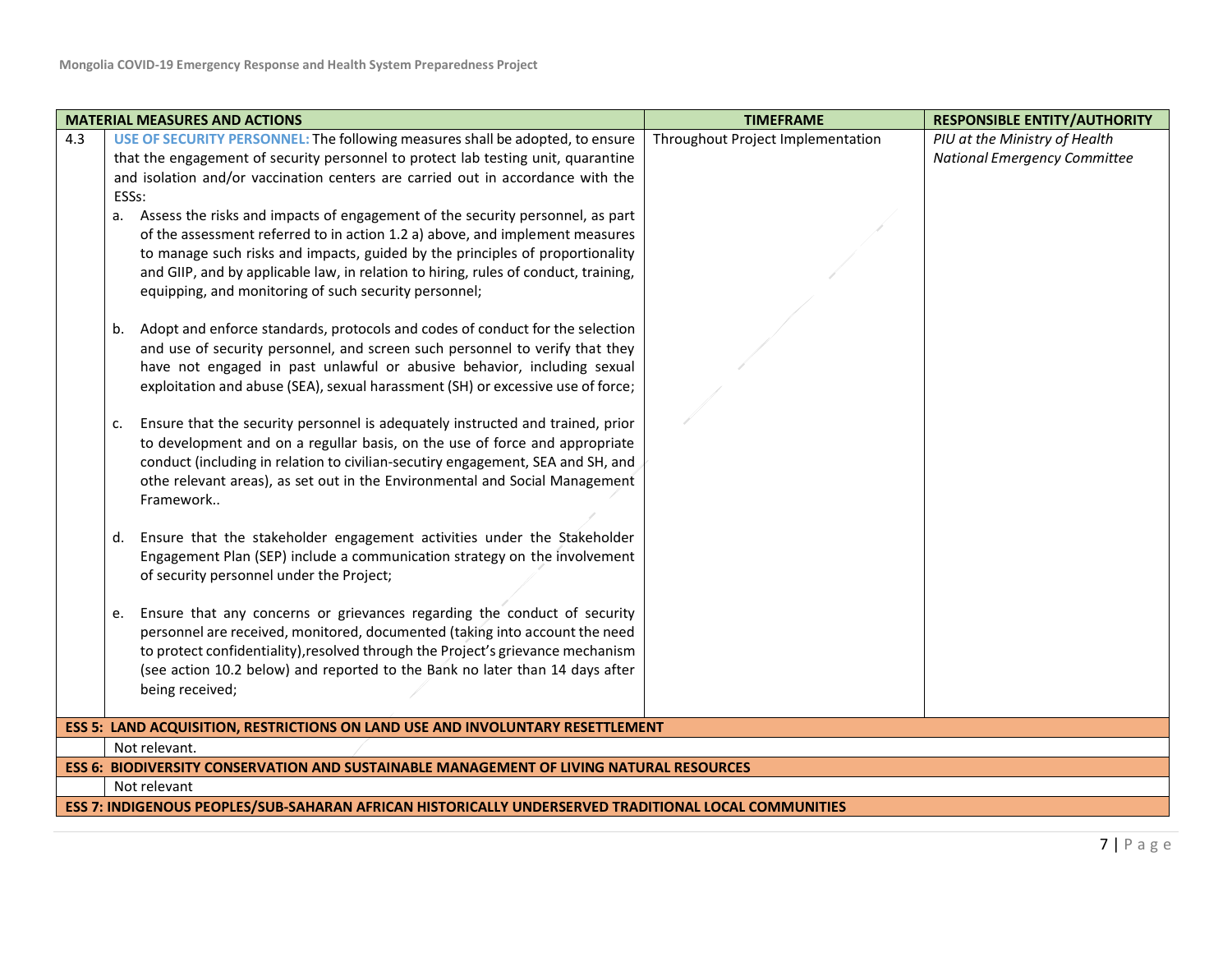| <b>MATERIAL MEASURES AND ACTIONS</b> |                                                                                                                                                         | <b>TIMEFRAME</b>                         | <b>RESPONSIBLE ENTITY/AUTHORITY</b> |  |
|--------------------------------------|---------------------------------------------------------------------------------------------------------------------------------------------------------|------------------------------------------|-------------------------------------|--|
| 7.1                                  | MEASURES FOR INDIGENOUS PEOPLES: The Project shall be carried out in<br>accordance with the applicable requirements of ESS7, including, inter alia: (i) | Throughout Project implementation.       | PIU at the Ministry of Health       |  |
|                                      | ensuring that the Stakeholder Engagement Plan (SEP) includes meaningful                                                                                 |                                          |                                     |  |
|                                      | consultations with ethnic minority people throughout Project implementation; (ii)                                                                       |                                          |                                     |  |
|                                      | implementing procedures, protocols and/or other measures to ensure that ethnic                                                                          |                                          |                                     |  |
|                                      | minority peoples have access to Project benefits in an fair, equitable, inclusive and                                                                   |                                          |                                     |  |
|                                      | culturally appropriate manner, as set out in the ESMF and the SEP; and (iii)                                                                            |                                          |                                     |  |
|                                      | implementing measures to ensure that ethnic minorities are able to access the                                                                           |                                          |                                     |  |
|                                      | Project's grievance mechanism in a culturally appropriate manner.                                                                                       |                                          |                                     |  |
|                                      | <b>ESS 8: CULTURAL HERITAGE</b>                                                                                                                         |                                          |                                     |  |
|                                      | Relevant aspects of this standard shall be considered, as needed, under action 1.2 above.                                                               |                                          |                                     |  |
|                                      | <b>ESS 9: FINANCIAL INTERMEDIARIES</b>                                                                                                                  |                                          |                                     |  |
|                                      | Not relevant.                                                                                                                                           |                                          |                                     |  |
|                                      | <b>ESS 10: STAKEHOLDER ENGAGEMENT AND INFORMATION DISCLOSURE</b>                                                                                        |                                          |                                     |  |
| 10.1                                 | STAKEHOLDER ENGAGEMENT PLAN: Prepare or revise, disclose, consult, adopt                                                                                | A SEP was already prepared and           | PIU at the Ministry of Health       |  |
|                                      | and implement a Stakeholder Engagement Plan (SEP) consistent with ESS10, which                                                                          | disclosed, and shall be consulted,       |                                     |  |
|                                      | shall include measures to, inter alia, provide stakeholders with timely, relevant,                                                                      | updated and adopted before the Effective |                                     |  |
|                                      | understandable and accessible information, and consult with them in a culturally                                                                        | Date. The SEP shall be implemented       |                                     |  |
|                                      | appropriate manner, which is free of manipulation, interference, coercion,                                                                              | throughout Project implementation.       |                                     |  |
|                                      | discrimination and intimidation.                                                                                                                        |                                          |                                     |  |
| 10.2                                 | <b>GRIEVANCE MECHANISM:</b> An accessible grievance mechanism shall be established,                                                                     | Throughout Project implementation.       | PIU at the Ministry of Health       |  |
|                                      | publicized, maintained and operated to receive and facilitate resolution of concerns                                                                    |                                          |                                     |  |
|                                      | and grievances in relation to the Project, promptly and effectively, in a transparent                                                                   |                                          |                                     |  |
|                                      | manner that is culturally appropriate and readily accessible to all Project-affected                                                                    |                                          |                                     |  |
|                                      | parties, at no cost and without retribution, including concerns and grievances filed                                                                    |                                          |                                     |  |
|                                      | anonymously, in a manner consistent with ESS10.                                                                                                         |                                          |                                     |  |
|                                      |                                                                                                                                                         |                                          |                                     |  |
|                                      | The grievance mechanism shall also receive, register and address concerns and                                                                           |                                          |                                     |  |
|                                      | grievances related to the sexual exploitation and abuse, sexual harassment in a safe                                                                    |                                          |                                     |  |
|                                      | and confidential manner, including through the referral of survivors to gender-                                                                         |                                          |                                     |  |
|                                      | based violence service providers.                                                                                                                       |                                          |                                     |  |
|                                      | The grievance mechanism shall also receive, register and address concerns arising                                                                       |                                          |                                     |  |
|                                      | from unintended health consequences after vaccination especially those resulting                                                                        |                                          |                                     |  |
|                                      | in serious adverse effects.                                                                                                                             |                                          |                                     |  |
|                                      | <b>CAPACITY SUPPORT (TRAINING)</b>                                                                                                                      |                                          |                                     |  |
|                                      |                                                                                                                                                         |                                          |                                     |  |